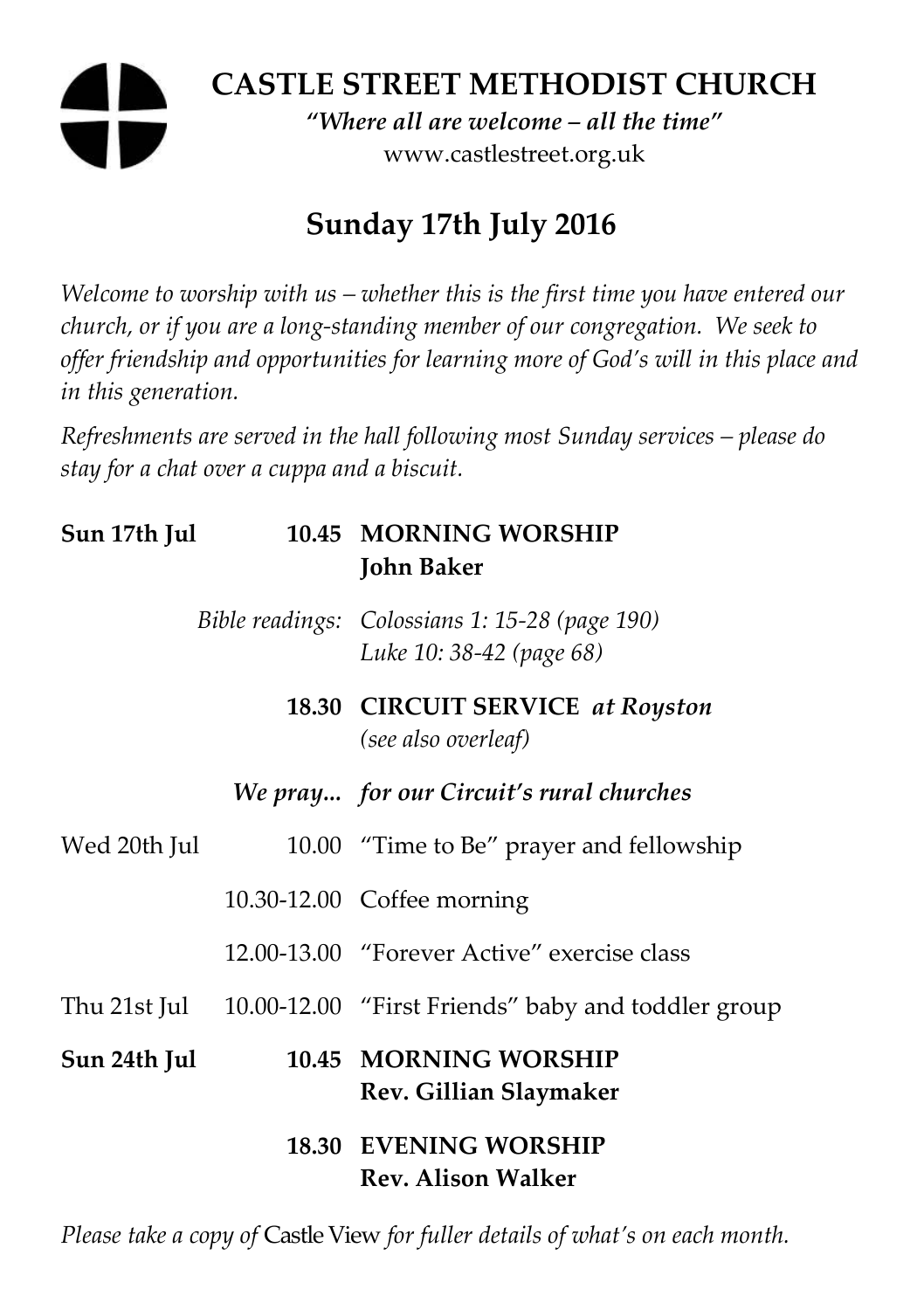### **Circuit service tonight**

This evening at 6.30pm is a united circuit service at Royston Methodist Church (in Queen's Road, not far from Royston railway station). At this service we will say farewell to Revd. Chris White, who is moving to Thetford, and thank him for his work here over the last seven years, including one year as circuit superintendent. The service will be preceded by a tea from 5pm to which all are invited.

+\*\*\*\*\*\*\*

#### **Action for Children "lantern" boxes**

Action for Children (AfC) is the children's charity of the Methodist Church, and, with last Sunday being Action for Children Sunday, some details of its history and work appeared on the weekly notice sheet.

One way in which money is raised for AfC is through "lantern" home collecting boxes (formerly "League of Light" boxes), and Joyce Sharpe asks all of those who have these boxes to bring them in for emptying (if you have not already done so) – please hand them to Joyce, Mike or a steward. The big count-up can then be completed and a cheque sent to AfC. If you don't have a collecting box but would like one, please speak to Joyce.

#### +\*\*\*\*\*\*\*

### **MHA (Methodist Homes for the Aged)**

£65 was collected for MHA through the envelopes which were distributed in June. Most of the donations were gift aided which will add a further £13.75 to the Church's donation. Thank you to everyone who contributed.

+\*\*\*\*\*\*\*

#### **Summer social events**

Inspired by many years of summer get-togethers to raise money for mission projects at home and abroad, we invite you to a series of summer socials in July and August which are as much about getting to know one another better as they are about raising money. The first one took place yesterday – thanks to Kimberley and Chris for hosting.

Please speak to Joanna if you'd like to host one of these socials... any day of the week, any time of day (up to 9pm). Keep an eye on the weekly notice sheet for updates, and there will also be a list posted on the church notice board.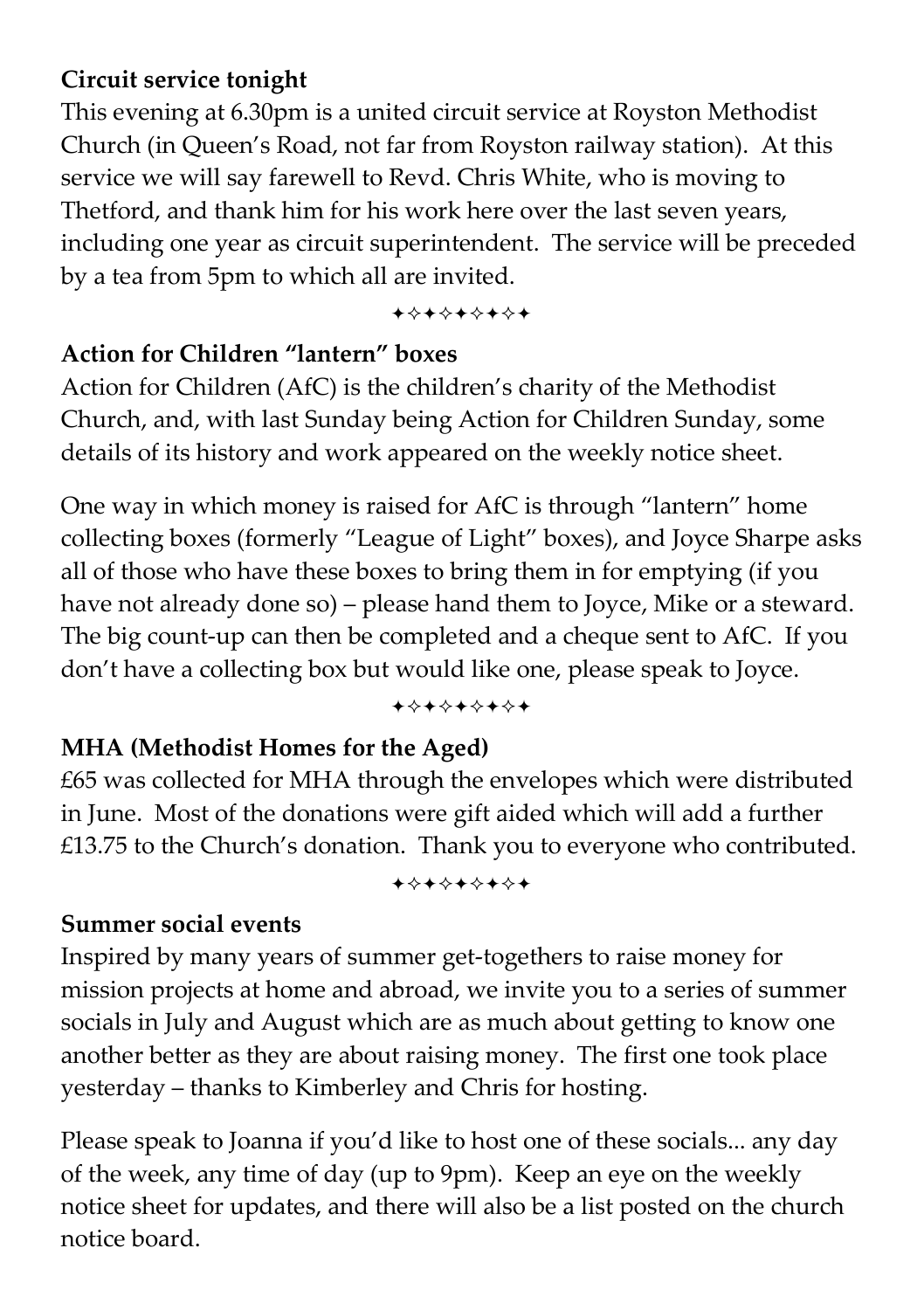# **I wonder...**

- is a place of imagination and creativity where children explore three famous Bible stories in a style called "Godly Play".
- is a place of openness and listening which encourages each child to find their own meaning and respond to stories through words, art and play.
- is a place of friendship and caring, open to those of all faiths or none.

This summer holiday club will run over three weekly sessions (on Wednesdays 3rd, 10th and 17th August, starting at 10.30am), offering two groups for children aged 3-6 and 7-11. Two to three adults will be present in each session which will last for around 60 minutes for the younger children and up to 90 minutes for the older group. Parents and younger children are welcome to stay and play in our coffee morning.

A cost of £2 per session covers children's art materials and refreshments. To register, call visit www.castlestreet.org.uk/I-wonder. Paper booking forms are also available.

Please spread the word – flyers are available – and support our new initiative by wrapping it in prayer.

+\*+\*\*\*\*+

#### **Rotas – volunteers needed**

The rotas have moved – they are now on a portable board which will be put in the hall after morning and evening services. If you are able to help with some of the tasks connected with our worship and fellowship – Bible reading during services; putting flowers in the church; organising coffee after services; welcoming people at the door; operating the sound and audio-visual systems – then please sign up. There are still blank spaces...

+\*\*\*\*\*\*\*

#### **Brazilian Evening at St. Augustine's**

Our friends at St. Augustine's (Richmond Road) are holding a Brazilian Evening next Saturday (23rd July) at 7.30pm, with music by Elis Roseira and Catherine Bent, and food by Neide's Deli and Adilia (of the Norfolk Street Bakery). Tickets cost £12 in advance or £15 on the door. For details of how to obtain tickets, please see the printed notices or the July / August *Castle View*.